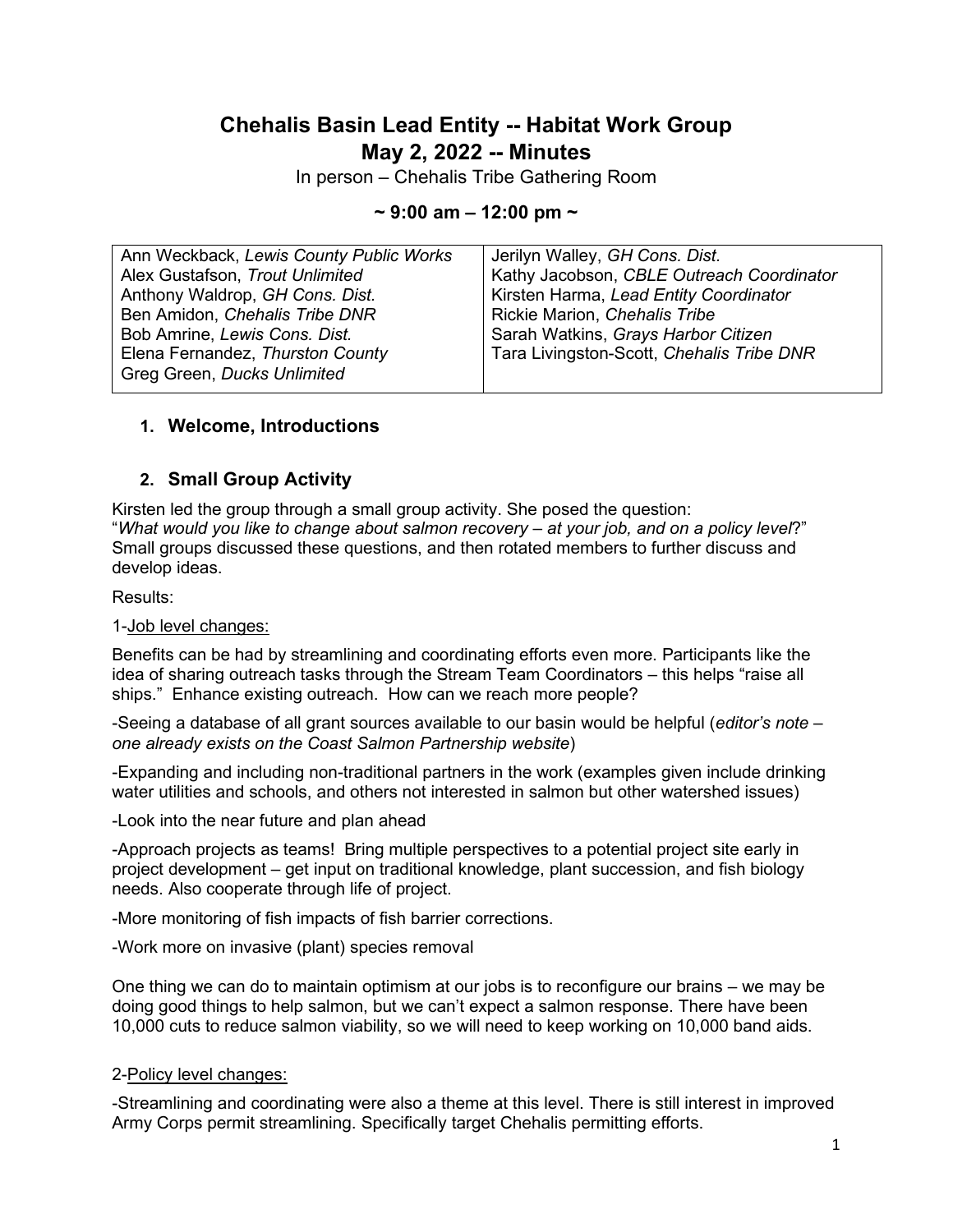-Participants would like to see better inter- and intra-agency coordination so folks stop reinventing the wheel. A specific example was an interest in knowing who is collecting water quality data where so that groups can share resources instead of duplicating effort.

-A repeated theme was the need for more funding for local NGOs and other groups. There is a desire for dedicated salmon funding. Build capacity and fill gaps. Increase the pot of funding through both private and public funds.

-Integrate all existing plans for the basin – county, state, tribe, NGO, etc. Integrated land conservation plan.

-New policy – instead of easements as in incentive to protect riparian buffers which reduces land value, reduce property taxes, but then compensate the Counties for that lost tax value.

-Incentives to businesses to reduce toxic chemical use.

Kirsten congratulated the group on their hard work on this topic. Similar discussions are happening at the statewide level, so it's good to know what our local interests would like to see improved. We can make a difference!

### **3. Minutes Approval**

xx motioned to approve March's minutes, and xx seconded. The motion passed.

### **4. Organizational Business**

### **a. Newaukum Subcommittee**

Alex provided an update on what is on the committee's agenda for May and June. The group is seeing the finish line with a report that will be available to the public.

# **b. Outreach Updates**

Alexa is moving to Grays Harbor Conservation District to work full time on the Grays Harbor Stream Team. A current project is "salmon in the classroom" where she released hatchery fish with schools at Aberdeen Lake and Skookumchuck.

Kathy participated in the Lewis County Youth Fair along with Ann, Devin, Bob Amrine and Bob Russell. It was a great success! Lewis County reps shared reasons culverts are barriers to fish. They were able to reach a large audience not reading print media.

Kathy has been taking the RiverTable to schools and continues to provide education about how rivers work.

Bob shared that two reporters from The Chronicle will be doing a kayak trip down the entire Chehalis River and reporting on what they see. This will be close to the time of World Fish Migration Day – May 21. The reporters are still looking for people to meet up with on their journey. Ben expressed interest in meeting them on Tribe land. The journey is a follow up to a report Brian Mitge of the Chronicle did 15 years ago.

### **c. Bottle Beach clean-up photos**

Lee was not present to share photos. Kirsten mentioned that she would like to invite a guest speaker to talk to the group about tire impacts on water quality and clean-up actions. The group was interested so long as there is a direct link to tire impacts on salmon.

### **5. Infrastructure Bill – Summary of Opportunities**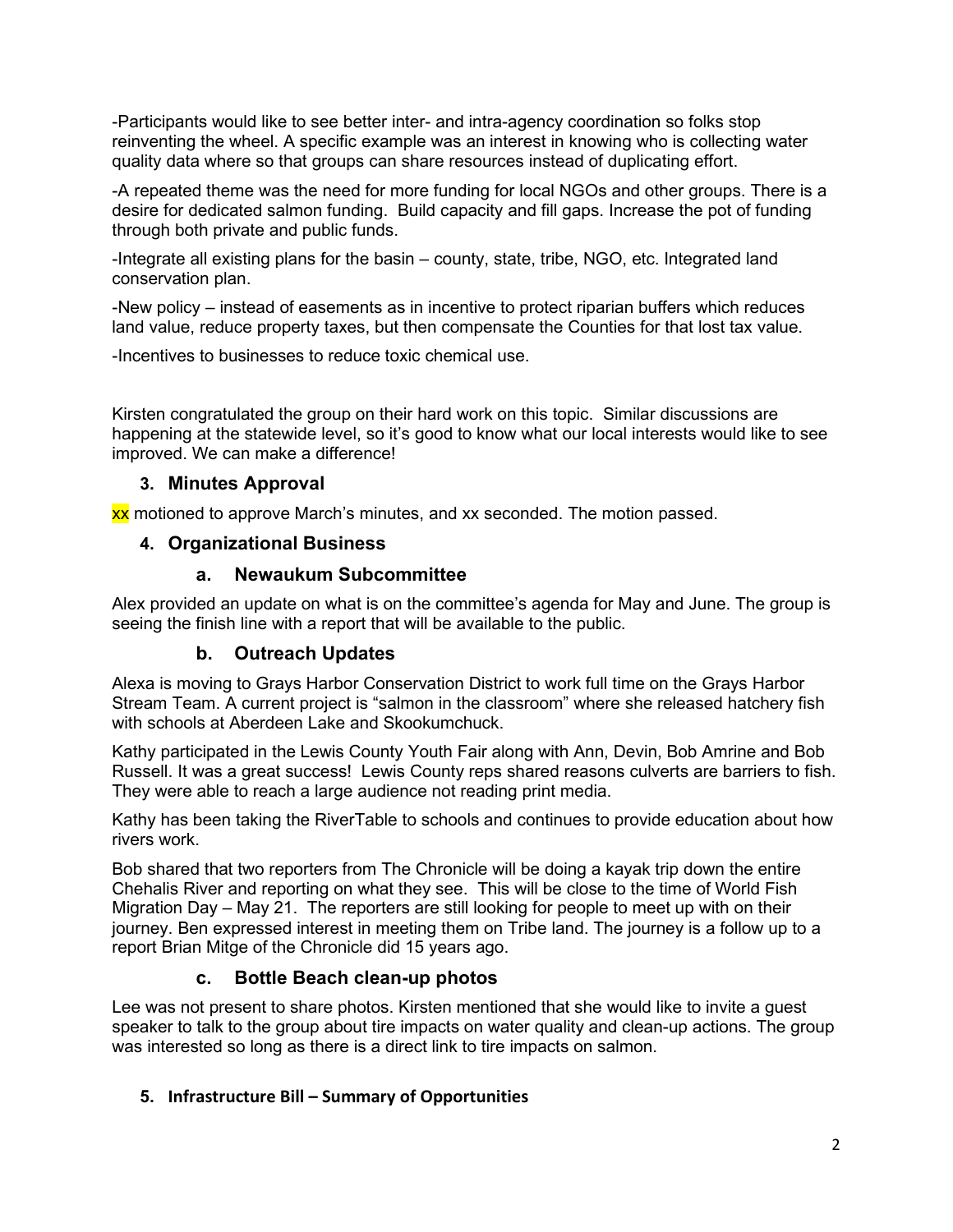Kirsten reported that a single RFP soliciting applications for multiple federal infrastructure fund sources will soon be released by the National Fish and Wildlife Federation (NWIF). NOAA will have a separate solicitation. Applications will be due in July, with funding available in November. Unknown is the date of the next funding solicitation.

Q) Will there be competition with state agencies for these awards? Is WSDOT eligible?

Q) Can we duplicate an ask we've already made to NWIF?

Q) Will landowner acknowledgement forms be required at the time of application?

No answers were available to these questions.

Participants noted that a constraint to applying for these types of grants is the time and knowledge it takes to fill out a federal grant application. Kirsten suggested that funding or a paid-for consultant to write grants may be a way to increase sponsor capacity. This was brought up again in the capacity discussion under the ASRP agenda item.

# **6. Salmon Recovery Funding Board**

### **a. Washington Salmon Coalition updates**

RCO's policy liaison provided some useful information to Lead Entity Coordinators at the Washington Salmon Coalition meeting. He gave the background for the burst of state funding we're seeing in salmon programs this year. We have more funds than expected because the legislature had been planning for a recession, so the supplemental budget was unprecedented. We're not likely to see this amount of money again, but it's possible if we show we can use it.

The SRFB received an additional \$75 million for this biennium. Of that, \$50 M is for "large projects" described as being over \$5 million. Lead Entities and Regions are discussing fair ways to suggest distributing this across the state. The remaining \$25 M can be used on any sized project. Lead Entity coordinators agree that these funds should be spilt out through the statewide allocation formula as part of the current grant round, with the flexibility to use it next grant round, as well.

Q) Will there be a supplemental grant round to distribute these funds?

- A) Kirsten has not heard of this being an option.
- Q) Can we bundle multiple culverts as a single \$5 M project?

A) This is an option under discussion.

RCO is requesting that Lead Entities submit their Planned Project Forecast list for the 2023 and 2024 grant round by June 13. As a reminder, this list is part of the reason SRFB was able to secure more funding this session from the legislature – we showed that we had projects lined up to use it. The due date for the list is after we will learn whether we can use the funding increase towards our 2022 list or not. It's ok to phase projects, but if you think you can complete the with a single award, keep it as one project.

All sponsors will project ideas not currently saved in the Salmon Recovery Portal are courageed to submit the basic project information to Kirsten as soon as possible.

We are being asked to finish the "completed project list" by May 31.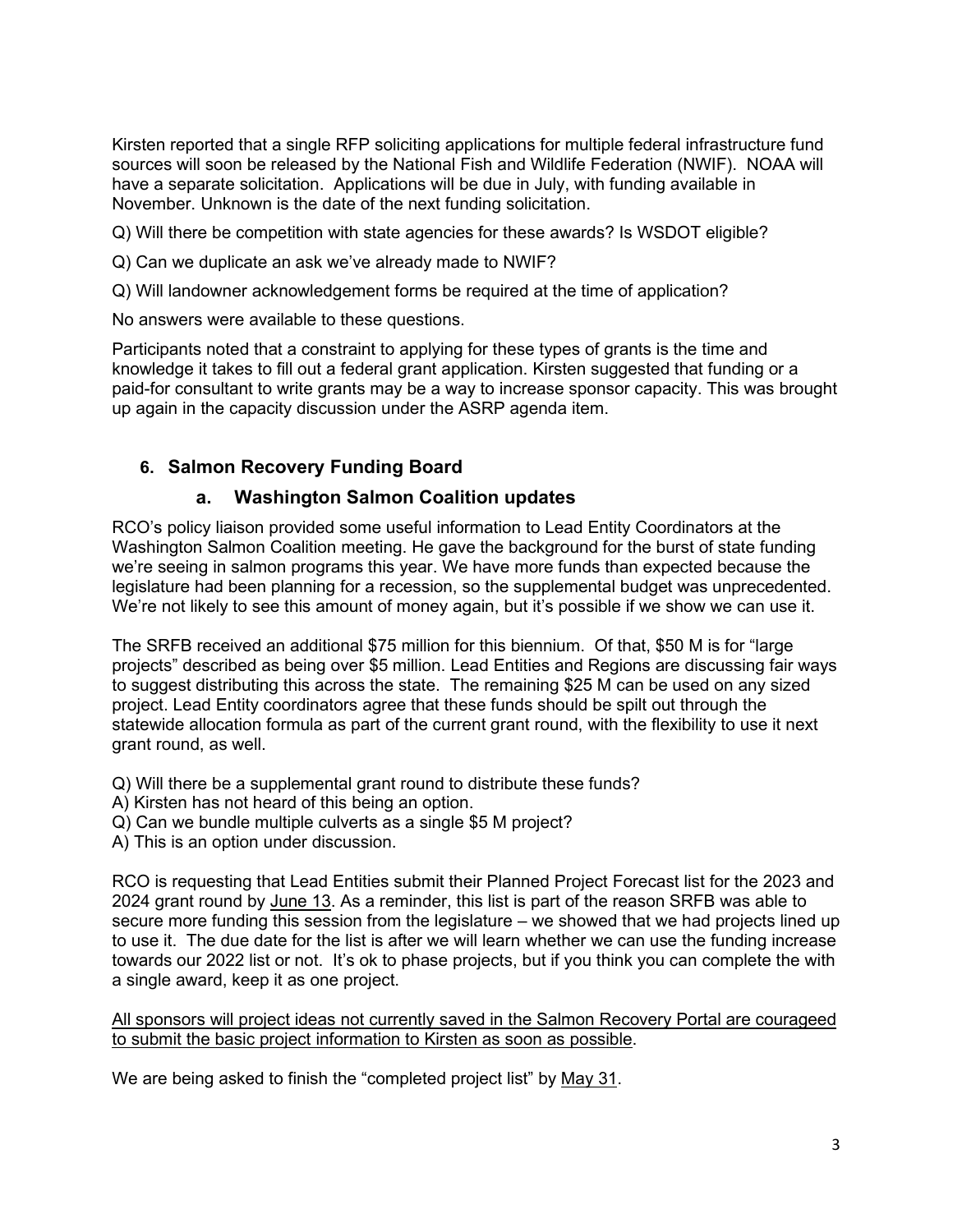# **b. SRFB Board Retreat Topics, Updates, Other**

The Board is discussing cost increases and how to deal with them. There is a cost increase committee actively working with the SRFB. Sponsors are encouraged to work cost increases in other line items – as they are not allowable as stand alone costs.

The Washington Salmon Coalition is developing recommendations to the SRFB on how to address emerging issues. Some solutions are being proposed to deal with the match requirements, that become more burdensome as we experience cost increases.

Participants expressed frustration at match – what is the purpose? Have we outgrown the need to find match? It's harder to sequence projects when each needs match.

Kirsten asked for more ideas on these themes, as there is still time to influence SRFB discussions at their June retreat and board meeting.

# **c. Site Visit Recap & Additional feedback**

Most of the local review team members weren't present for this discussion.

# **7. Project Presentations and Request of Support Letters**

# **a. Mill Creek Beaver Habitat Enhancement** – Bob Amrine

The Lewis Conservation District is seeking a WCRRI grant and is asking the HWG for a letter of support.

The Mill Creek project would control 12 miles of Reed Canary Grass through planting willow and cedar. The project will not construct artificial "BDA" as they will rely on real beaver to do the work of dam building. They will mow RCG and use an allowable herbicide. The will plant alder on any bare soils. The project will create 1 FTE and put a veteran intern to work. Port Blakely is supportive. Stream Team volunteers will help with the planting. They are only asking \$138,000 to do the work.

Motion: Write a letter of support for this project. A quorum of members was present and all were in favor.

# **b.** Schafer Creek Headwaters -- Anthony Waldrop

The Grays Harbor Conservation District is seeking a WCRRI grant and is asking the HWG for a letter of support.

The project will restore 10 miles of headwater stream in implementation of the Satsop Wynoochee tributary restoration strategy. A WCRRI grant will allow for additional restoration over additional stream miles. The CD is partnering with Trout Unlimited to share project management duty. Their goal is to reduce the impact of climate change on stream warming. They will construct artificial BDAs as there are no beaver in the area. Most of the grant would go towards labor. The project total is 2,103,000.

Motion: Write a letter of support for this project. A quorum of members was present, with the involved parties abstaining from the vote. All were in favor.